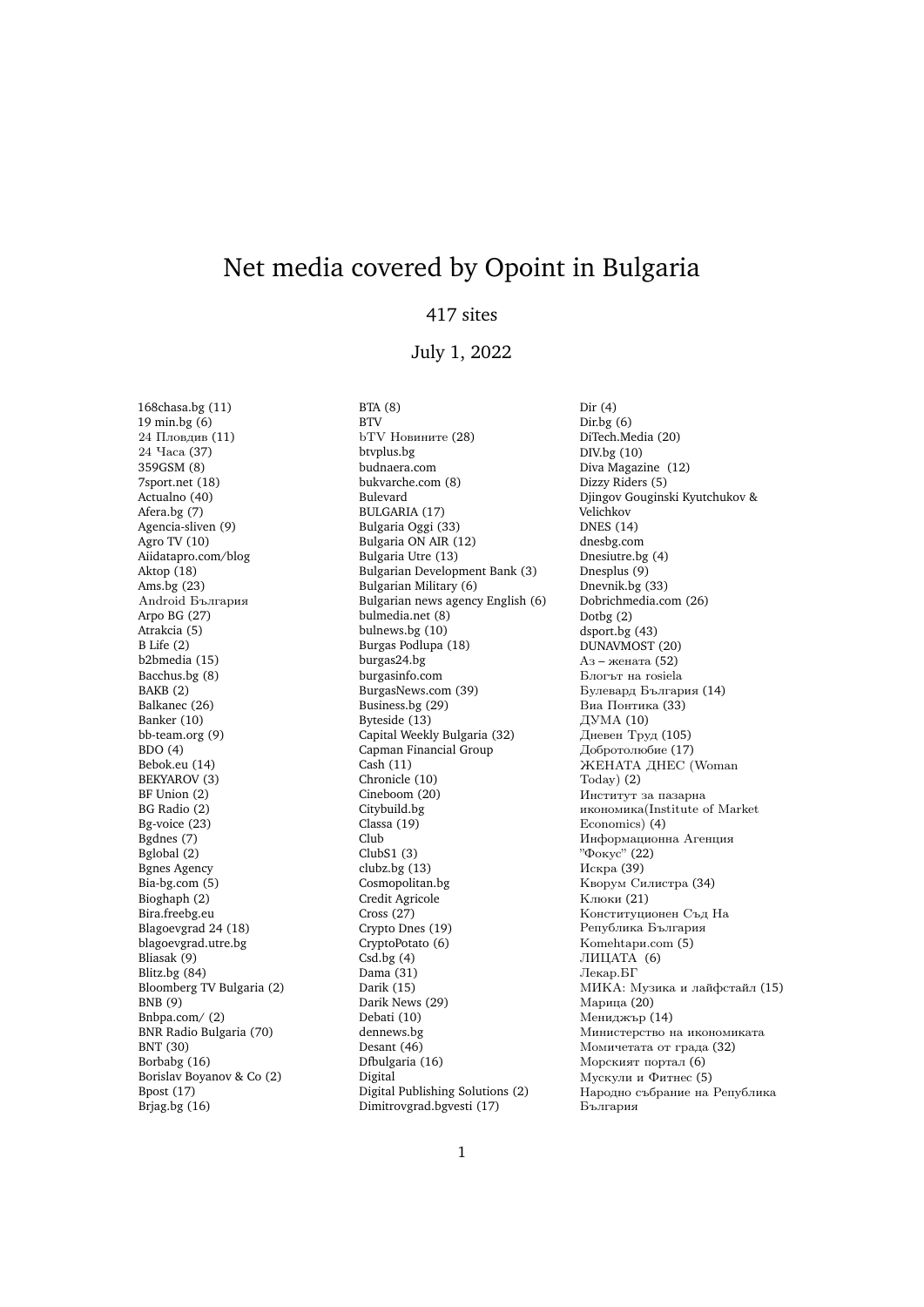Начало (Begining) (20) Новини 24/7 (16) Новини Разград (41) Операция Кино (4) ПИК Информационна Агенция (27) Пловдив Прес (47) Под тепето (13) Поликомп Посоки (15) Преса Коректният Вестник (12) СЕГА (25) Свободна Европа (8) Списание 360 (40) Списание ЛОГИСТИКА (8) Твоите технологии (20) Телевизия Европа (20) Телеграф (114) Топспорт (31) Флагман.Бг (7) Халапеньо (3) Черно море (10) ШУМ.БГ (8) E-79 (31) e-burgas.com econ.bg (6) Economic.bg (29) Economy.bg (11) Edna (19) Ekipnews.com (8) Elana (3) Electronics Bulgaria Elle.bg (38) Energy, Ecology, Economy (6) Engineering-Review EURACTIV BULGARIA (12) Eurocom (20) European Parliament BG (2) EVA (24) Evangelskivestnik.net (8) Expert (29) Express Informer (12) Factor-BS fakti.bg (16) faktor.bg (25) Faragency.bg Fashion Inside (6) Fashion.bg (44) Fcbzr (2) Fi Bank (2) Financebg (18) Fiscalti (8) Flashlight (9) Flashnews (34) football24.bg (24) Forbes Bulgaria (13) Friso Frognews.bg (22) Galleria Burgas (2) Game Spectrum (7) Glamour (15) Glasnews (8)

glasove.com (9) Gol (56) Gong (6) gospodari.com (23) Gotvach (5) Gotvetesmen.com (10) Government (2) Gramofona (11) Grazia Online (26) GreenTech.bg Gemarena (3) hardwareBG.com Haskovo (7) haskovo.net (15) Health.bg HiComm (5) HiNews (6) hotnews.bg (8) Ibeauty.bg Imoti.net iNews.bg (19) Infomreja.bg (9) Informiran.net (5) Informo.bg (12) infostock.bg Infotourism (9) Infoz.bg (11) Insmarket (2) International Asset Bank (3) Investbg.net Investor.Bg (48) IWoman (24) Jenite.bg Kaldata (12) Karl Is My Unkle Karoll Kompasbg Konkurent (8) Korporativna Trgovska Banka Krediti24 (7) Kulturni-novini Ladyzone (10) Laptop.bg Leaderstoday.eu (45) Lentata (5) Levski (14) lex.bg (4) Lider (26) Lifebg (10) Lifebites (47) lifestyle.bg (6) Lupa BG  $(18)$ Manifesto (5) Maritime Herald (8) Media Pool (18) Mediabricks.bg (5) medianews.bg men.hotnews (11) Ministry of Environment and Water (2) Ministry of Foreign Affairs Bulgaria (2)

Ministry of Health Bulgaria (7) Ministry of Interior Bulgaria Ministry of Labour and Social Policy Bulgaria (4) Ministry of Regional Development Bulgaria Mirela (18) Missbloom (12) Mobilebulgaria (2) Mobility.bg (3) Moeto-zdrave.life (7) Money.bg (19) Mont-press.com (7) moreto.net (4) Mypr.bg (12) Mysofia.bg (8) Namoreto.bg (8) Nashdom (2) Nav.bg (2) Nbox.bg (10) Ndt1.com (44) New Europe Corporate Advisory News Front (16) News.bg (12) News4000 (8) Newsbp (7) Nixanbal Nova (44) Novden.eu (16) Novinarug (2) Novinata (9) Novini (18) Novini Dir (50) Novinite (35) Novinite.bg (10) Novinite.EU (16) Novjivot.info (10) Novotopoznanie (8) Novsport (3) сп. полиграфия (2) Obektiv (13) **OFFNews** OnHold cbox (2) Onovini.com (24) pan.bg (8) Paragraph21.com (10) Pariteni<sup>(23)</sup> Parvomai (16) Pcmania (5) Peika Penkov Markov & Partners (2) Pensioner (10) Perbaccocellars (6) Perunik.com (17) Petel (9) Pivovari.com (2) Pixel Media pleven.utre.bg Ploshtadslaveikov.com (21) Plovdiv24.bg (4) Plovdivmedia PlovdivskiNovini (42)